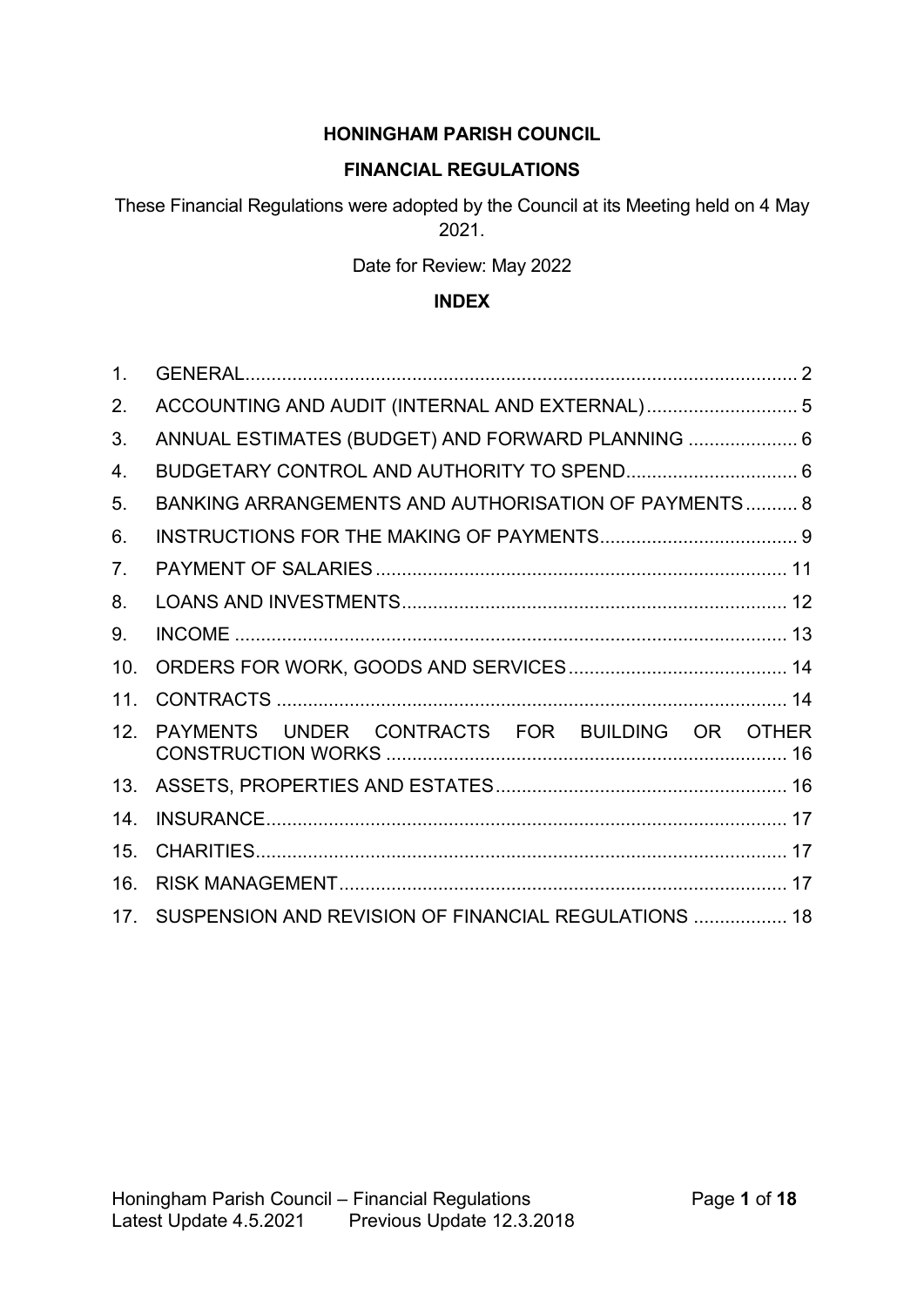# **1. GENERAL**

- 1.1. These financial regulations govern the conduct of financial management by the council and may only be amended or varied by resolution of the council. Financial regulations are one of the council's three governing policy documents providing procedural guidance for members and officers. Financial regulations must be observed in conjunction with the council's standing orders<sup>1</sup> and any individual financial regulations relating to contracts.
- 1.2. The council is responsible in law for ensuring that its financial management is adequate and effective and that the council has a sound system of internal control which facilitates the effective exercise of the council's functions, including arrangements for the management of risk.
- 1.3. The council's accounting control systems must include measures:
	- for the timely production of accounts;
	- that provide for the safe and efficient safeguarding of public money;
	- to prevent and detect inaccuracy and fraud; and
	- identifying the duties of officers.
- 1.4. These financial regulations demonstrate how the council meets these responsibilities and requirements.
- 1.5. At least once a year, prior to approving the Annual Governance Statement, the council must review the effectiveness of its system of internal control which shall be in accordance with proper practices.
- 1.6. Deliberate or wilful breach of these Regulations by an employee may give rise to disciplinary proceedings.
- 1.7. Members of Council are expected to follow the instructions within these Regulations and not to entice employees to breach them. Failure to follow instructions within these Regulations brings the office of councillor into disrepute.
- 1.8. The Responsible Financial Officer (RFO) holds a statutory office to be appointed by the council. [The Clerk has been appointed as RFO for this council and these regulations will apply accordingly.]
- 1.9. The RFO;
	- acts under the policy direction of the council:

Honingham Parish Council – Financial Regulations Page **2** of **18**

<sup>&</sup>lt;sup>1</sup> Model standing orders for councils are available from NALC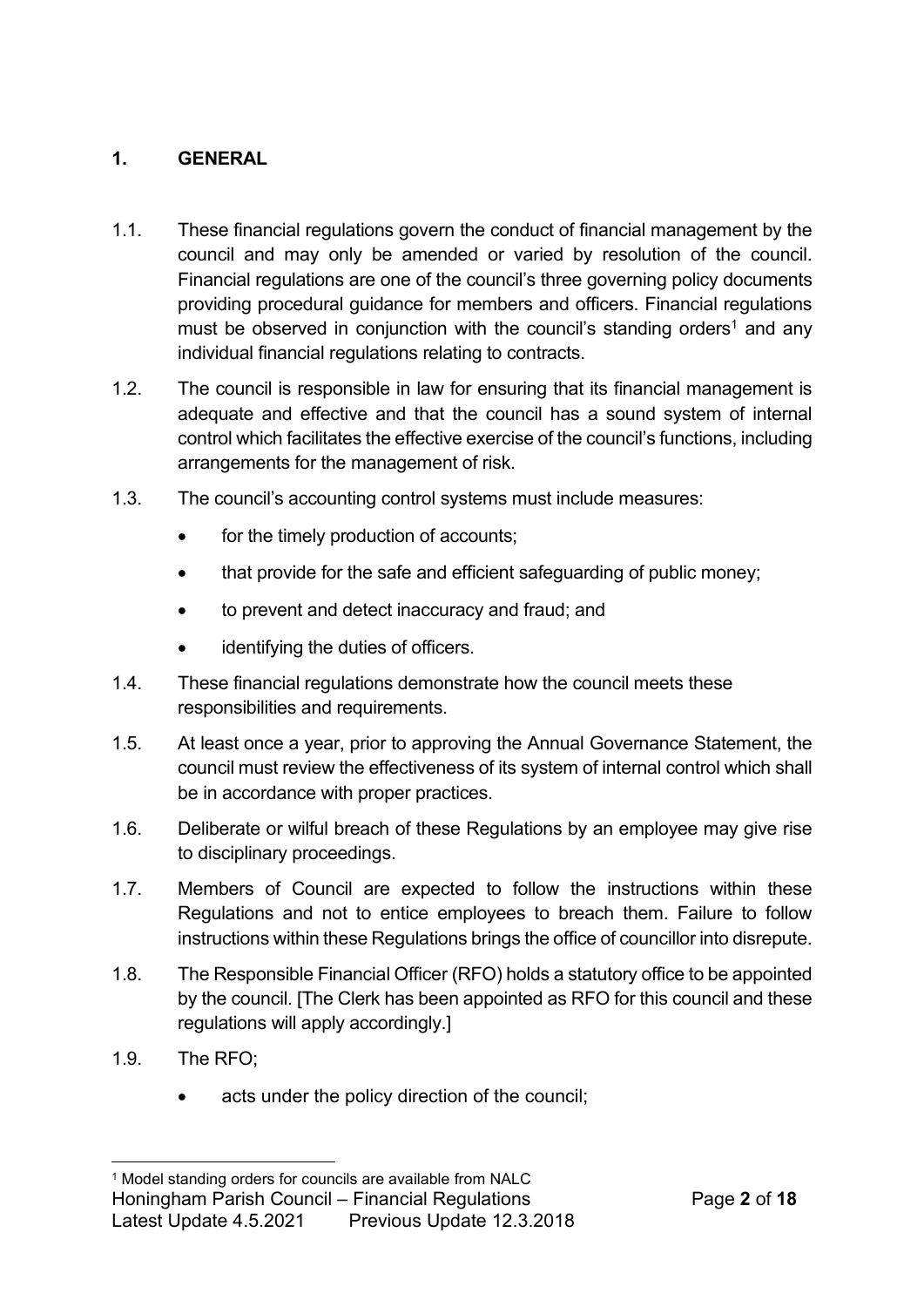- administers the council's financial affairs in accordance with all Acts, Regulations and proper practices;
- determines on behalf of the council its accounting records and accounting control systems;
- ensures the accounting control systems are observed;
- maintains the accounting records of the council up to date in accordance with proper practices;
- assists the council to secure economy, efficiency and effectiveness in the use of its resources; and
- produces financial management information as required by the council.
- 1.10. The accounting records determined by the RFO shall be sufficient to show and explain the council's transactions and to enable the RFO to ensure that any income and expenditure account and statement of balances, or record of receipts and payments and additional information, as the case may be, or management information prepared for the council from time to time comply with the Accounts and Audit Regulations.
- 1.11. The accounting records determined by the RFO shall in particular contain:
	- entries from day to day of all sums of money received and expended by the council and the matters to which the income and expenditure or receipts and payments account relate;
	- a record of the assets and liabilities of the council; and
	- wherever relevant, a record of the council's income and expenditure in relation to claims made, or to be made, for any contribution, grant or subsidy.
- 1.12. The accounting control systems determined by the RFO shall include:
	- procedures to ensure that the financial transactions of the council are recorded as soon as reasonably practicable and as accurately and reasonably as possible;
	- procedures to enable the prevention and detection of inaccuracies and fraud and the ability to reconstruct any lost records;
	- identification of the duties of officers dealing with financial transactions and division of responsibilities of those officers in relation to significant transactions;
	- procedures to ensure that uncollectable amounts, including any bad debts are not submitted to the council for approval to be written off except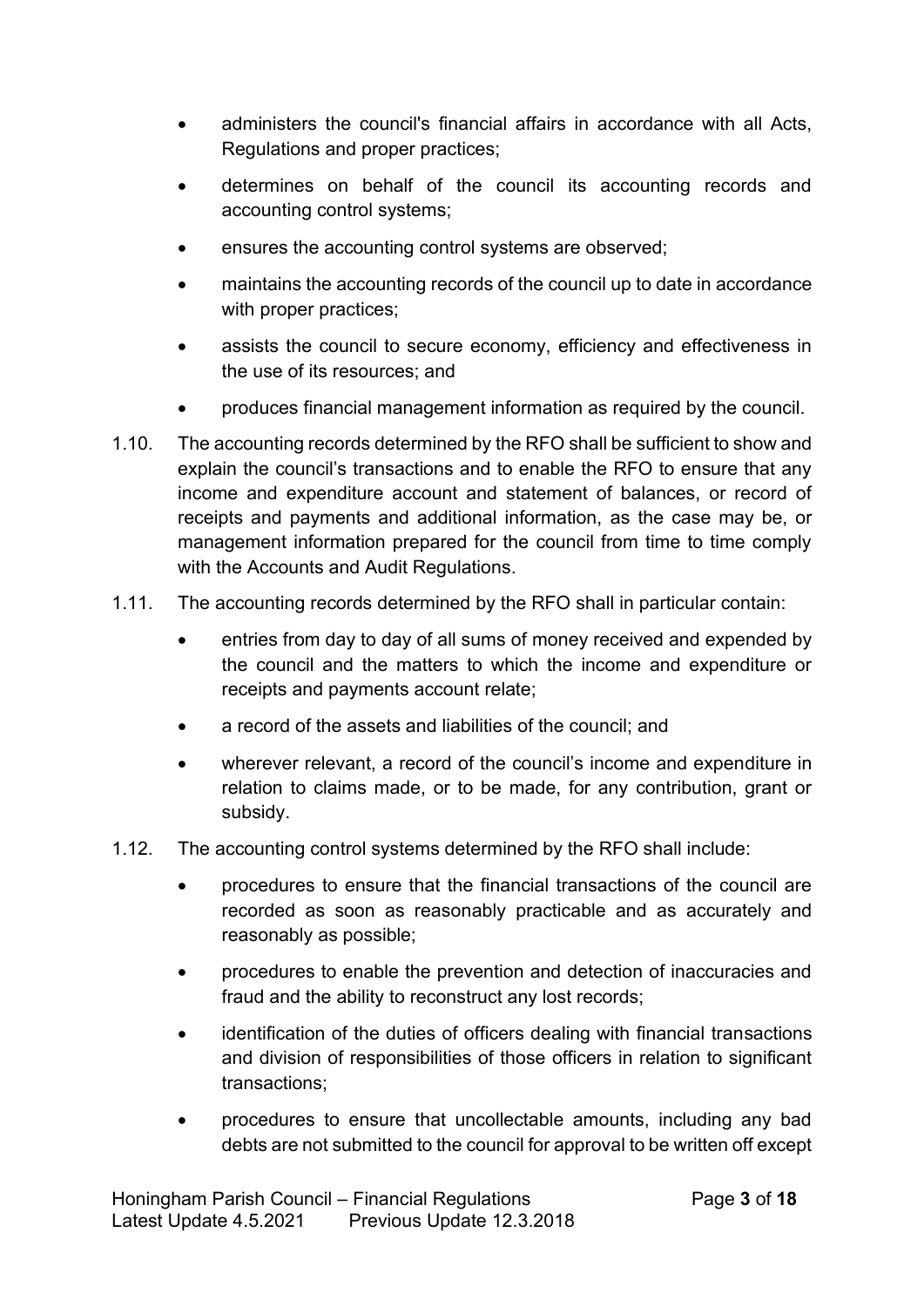with the approval of the RFO and that the approvals are shown in the accounting records; and

- measures to ensure that risk is properly managed.
- 1.13. The council is not empowered by these Regulations or otherwise to delegate certain specified decisions. In particular any decision regarding:
	- setting the final budget or the precept (council tax requirement);
	- approving accounting statements;
	- approving an annual governance statement;
	- borrowing;
	- writing off bad debts;
	- declaring eligibility for the General Power of Competence; and
	- addressing recommendations in any report from the internal or external auditors,

shall be a matter for the full council only.

- 1.14. In addition the council must:
	- determine and keep under regular review the bank mandate for all council bank accounts;
	- approve any grant or a single commitment in excess of £5,000; and
	- in respect of the annual salary for any employee have regard to recommendations about annual salaries of employees made by the relevant committee in accordance with its terms of reference.
- 1.15. In these financial regulations, references to the Accounts and Audit Regulations or 'the regulations' shall mean the regulations issued under the provisions of section 27 of the Audit Commission Act 1998, or any superseding legislation, and then in force unless otherwise specified.

In these financial regulations the term 'proper practice' or 'proper practices' shall refer to guidance issued in *Governance and Accountability for Local Councils - a Practitioners' Guide (England)* issued by the Joint Practitioners Advisory Group (JPAG), available from the websites of NALC and the Society for Local Council Clerks (SLCC).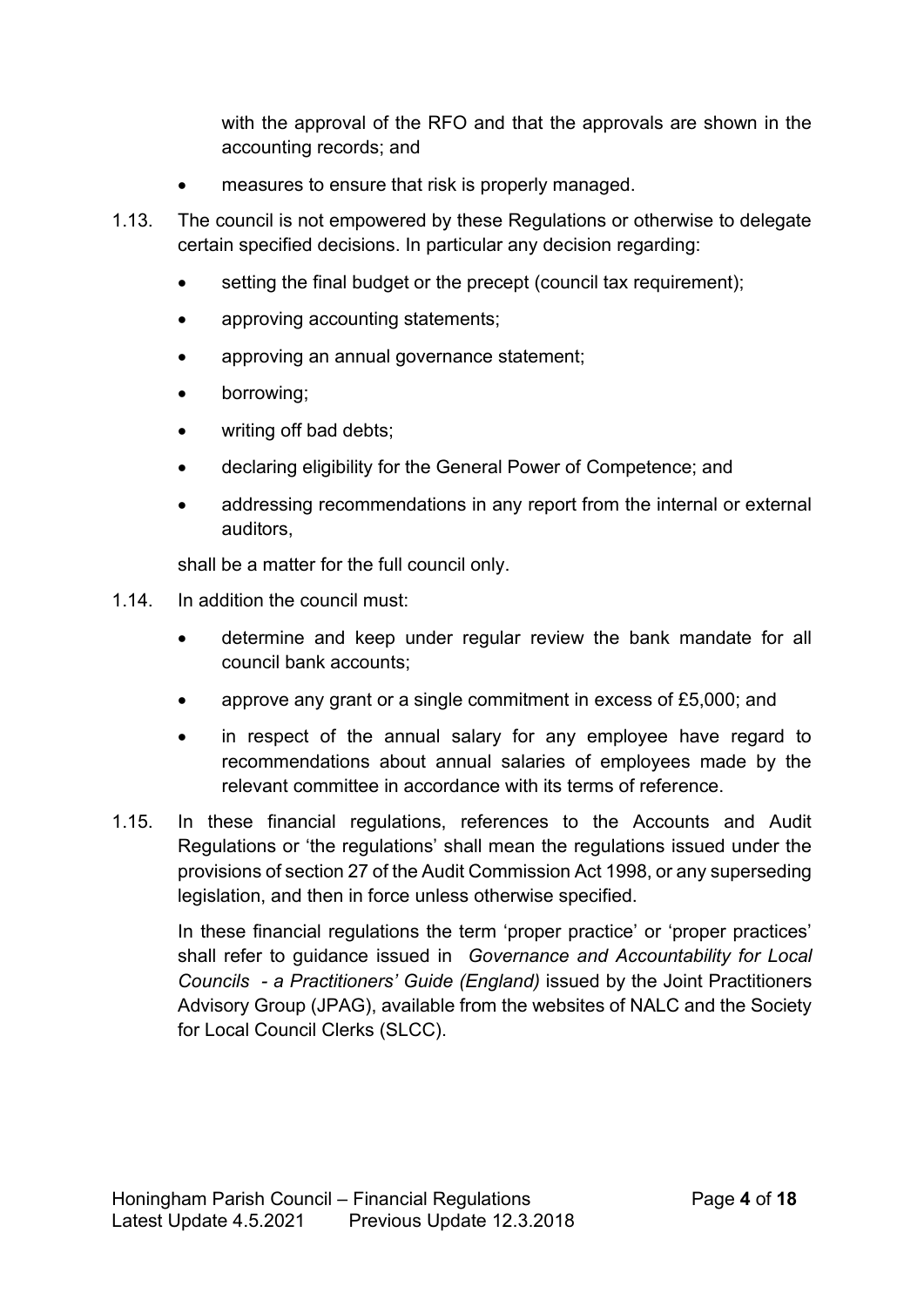# **2. ACCOUNTING AND AUDIT (INTERNAL AND EXTERNAL)**

- 2.1. All accounting procedures and financial records of the council shall be determined by the RFO in accordance with the Accounts and Audit Regulations, appropriate guidance and proper practices.
- 2.2. On a regular basis, at least twice a year, and at each financial year end, a member other than the Chairman [or a cheque signatory] shall be appointed to verify bank reconciliations (for all accounts) produced by the RFO. The member shall sign the reconciliations and the original bank statements (or similar document) as evidence of verification. This activity shall on conclusion be reported, including any exceptions, to and noted by the council.
- 2.3. The RFO shall complete the annual statement of accounts, annual report, and any related documents of the council contained in the Annual Return (as specified in proper practices) as soon as practicable after the end of the financial year and having certified the accounts shall submit them and report thereon to the council within the timescales set by the Accounts and Audit Regulations.
- 2.4. The council shall ensure that there is an adequate and effective system of internal audit of its accounting records, and of its system of internal control in accordance with proper practices. Any officer or member of the council shall make available such documents and records as appear to the council to be necessary for the purpose of the audit and shall, as directed by the council, supply the RFO, internal auditor, or external auditor with such information and explanation as the council considers necessary for that purpose.
- 2.5. The internal auditor shall be appointed by and shall carry out the work in relation to internal controls required by the council in accordance with proper practices.
- 2.6. The internal auditor shall:
	- be competent and independent of the financial operations of the council;
	- report to council in writing, or in person, on a regular basis with a minimum of one annual written report during each financial year;
	- to demonstrate competence, objectivity and independence, be free from any actual or perceived conflicts of interest, including those arising from family relationships; and
	- have no involvement in the financial decision making, management or control of the council.
- 2.7. Internal or external auditors may not under any circumstances:
	- perform any operational duties for the council:
	- initiate or approve accounting transactions; or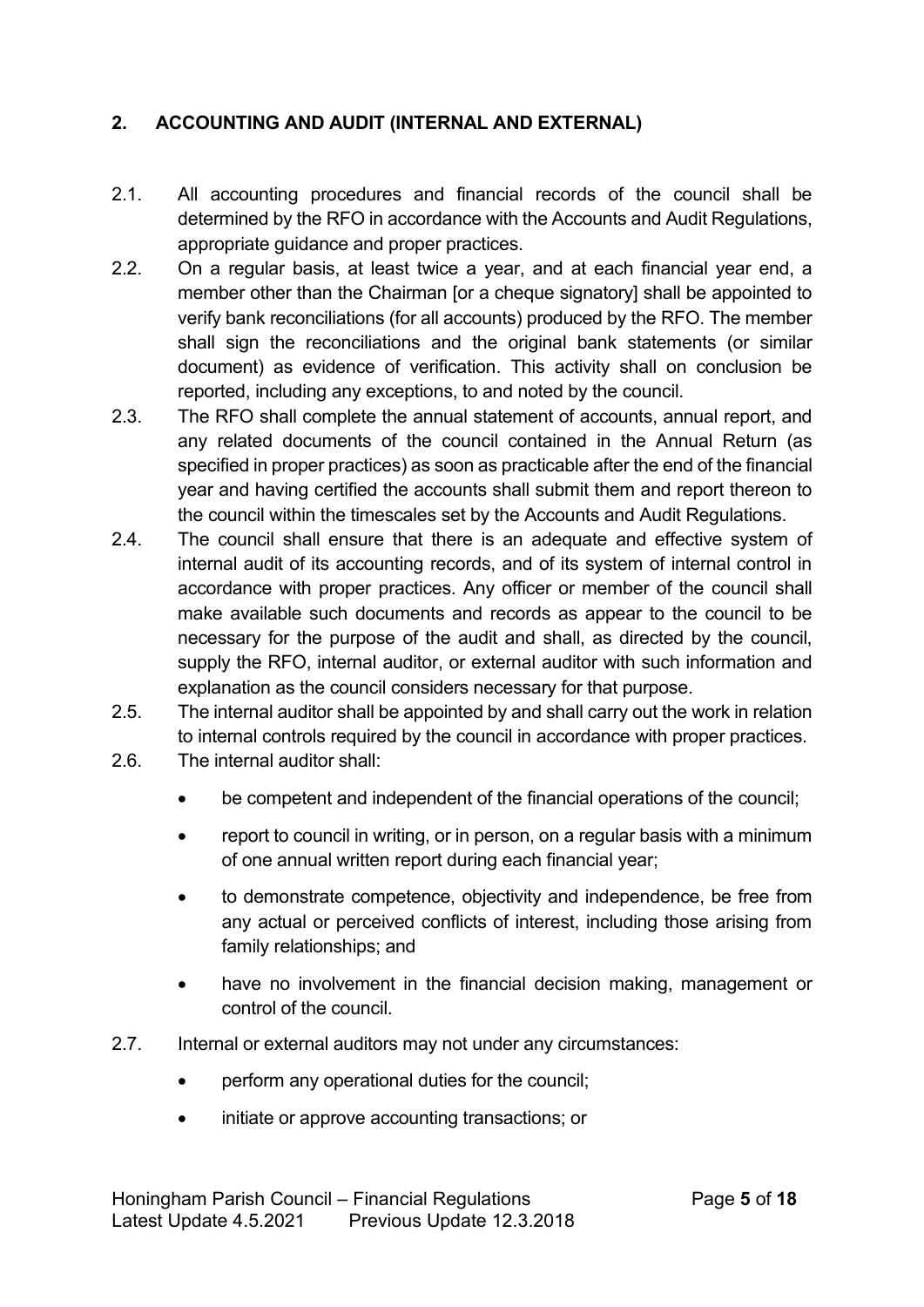- direct the activities of any council employee, except to the extent that such employees have been appropriately assigned to assist the internal auditor.
- 2.8. For the avoidance of doubt, in relation to internal audit the terms 'independent' and 'independence' shall have the same meaning as is described in proper practices.
- 2.9. The RFO shall make arrangements for the exercise of electors' rights in relation to the accounts including the opportunity to inspect the accounts, books, and vouchers and display or publish any notices and statements of account required by Audit Commission Act 1998, or any superseding legislation, and the Accounts and Audit Regulations.
- 2.10. The RFO shall, without undue delay, bring to the attention of all councillors any correspondence or report from internal or external auditors.

# **3. ANNUAL ESTIMATES (BUDGET) AND FORWARD PLANNING**

- 3.1. The RFO must each year, by no later than November, prepare a draft of detailed estimates of all receipts and payments including the use of reserves and all sources of funding for the following financial year in the form of a budget to be considered by the full council.
- 3.2. The council shall consider annual budget proposals in relation to the council's one year forecast of revenue and capital receipts and payments including recommendations for the use of reserves and sources of funding and update the forecast accordingly.
- 3.3. The council shall fix the precept (council tax requirement), and relevant basic amount of council tax to be levied for the ensuing financial year not later than by the end of December each year (or as directed by the District Council). The RFO shall issue the precept to the billing authority and shall supply each member with a copy of the approved annual budget.
- 3.4. The approved annual budget shall form the basis of financial control for the ensuing year.

# **4. BUDGETARY CONTROL AND AUTHORITY TO SPEND**

- 4.1. Expenditure on revenue items may be authorised up to the amounts included for that class of expenditure in the approved budget. This authority is to be determined by:
	- the council for all items over  $[£3,000]$ ;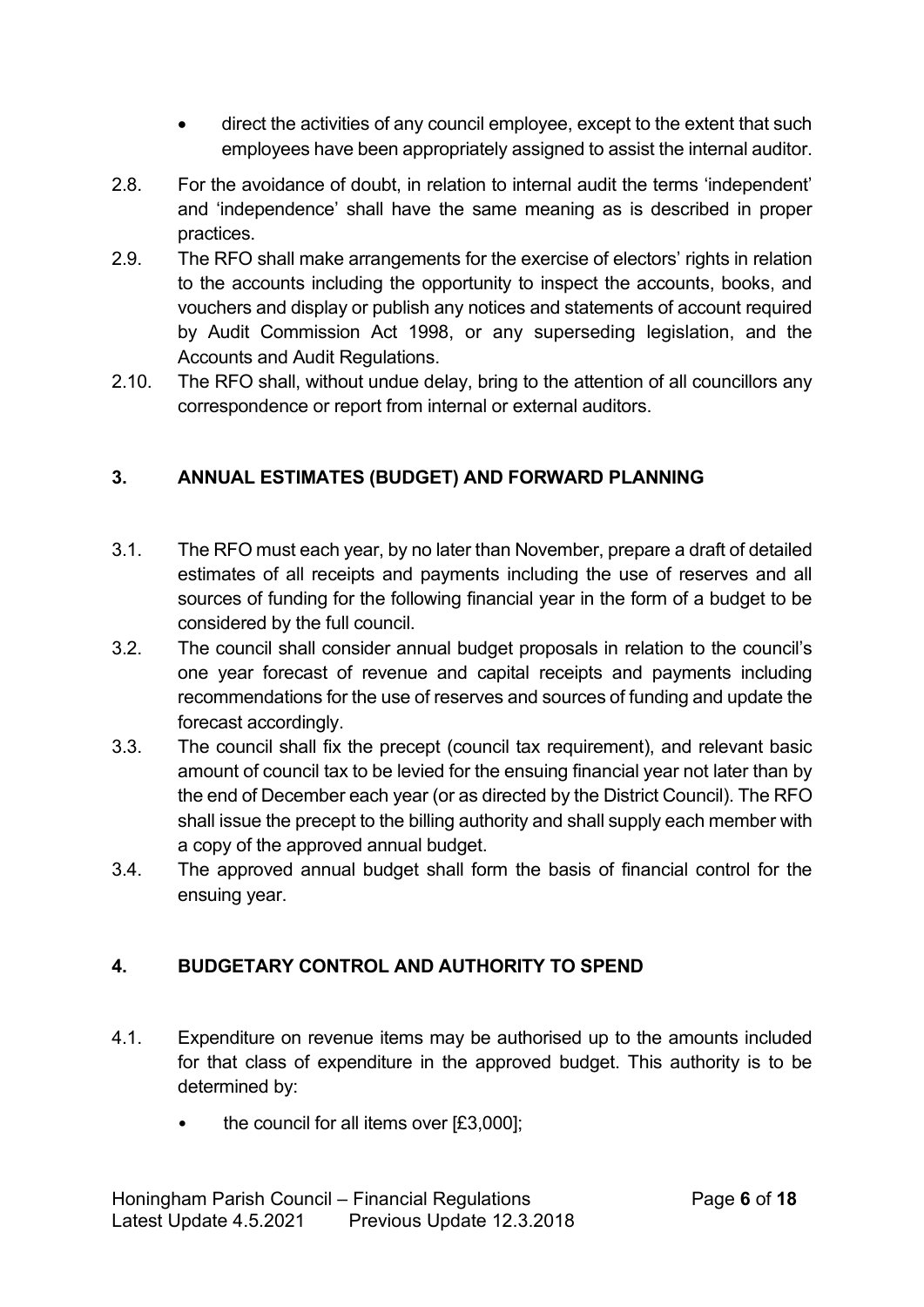• a duly delegated committee of the council or the full council for items over £200; or

• the Clerk, in conjunction with Chairman of Council or Chairman of the appropriate committee, for any items below £200.

Such authority is to be evidenced by a minute or by an authorisation slip duly signed by the Clerk, and where necessary also by the appropriate Chairman.

Contracts may not be disaggregated to avoid controls imposed by these regulations.

- 4.2. No expenditure may be authorised that will exceed the amount provided in the revenue budget for that class of expenditure other than by resolution of the council, or duly delegated committee. During the budget year and with the approval of council having considered fully the implications for public services, unspent and available amounts may be moved to other budget headings or to an earmarked reserve as appropriate ('virement').
- 4.3. Unspent provisions in the revenue or capital budgets for completed projects shall not be carried forward to a subsequent year.
- 4.4. The salary budgets are to be reviewed at least annually in November for the following financial year and such review shall be evidenced by a hard copy schedule signed by the Clerk and the Chairman of Council or relevant committee. The RFO will inform committees of any changes impacting on their budget requirement for the coming year in good time.
- 4.5. In cases of extreme risk to the delivery of council services, the clerk may authorise revenue expenditure on behalf of the council which in the clerk's judgement it is necessary to carry out. Such expenditure includes repair, replacement or other work, whether or not there is any budgetary provision for the expenditure, subject to a limit of £500. The Clerk shall report such action to the chairman as soon as possible and to the council as soon as practicable thereafter.
- 4.6. No expenditure shall be authorised in relation to any capital project and no contract entered into or tender accepted involving capital expenditure unless the council is satisfied that the necessary funds are available and the requisite borrowing approval has been obtained.
- 4.7. All capital works shall be administered in accordance with the council's standing orders and financial regulations relating to contracts.
- 4.8. The RFO shall regularly provide the council with a statement of receipts and payments to date under each head of the budgets, comparing actual expenditure to the appropriate date against that planned as shown in the budget. These statements are to be prepared at least at the end of the second financial quarter and shall show explanations of material variances. For this purpose "material" shall be in excess of £100 or 15% of the budget.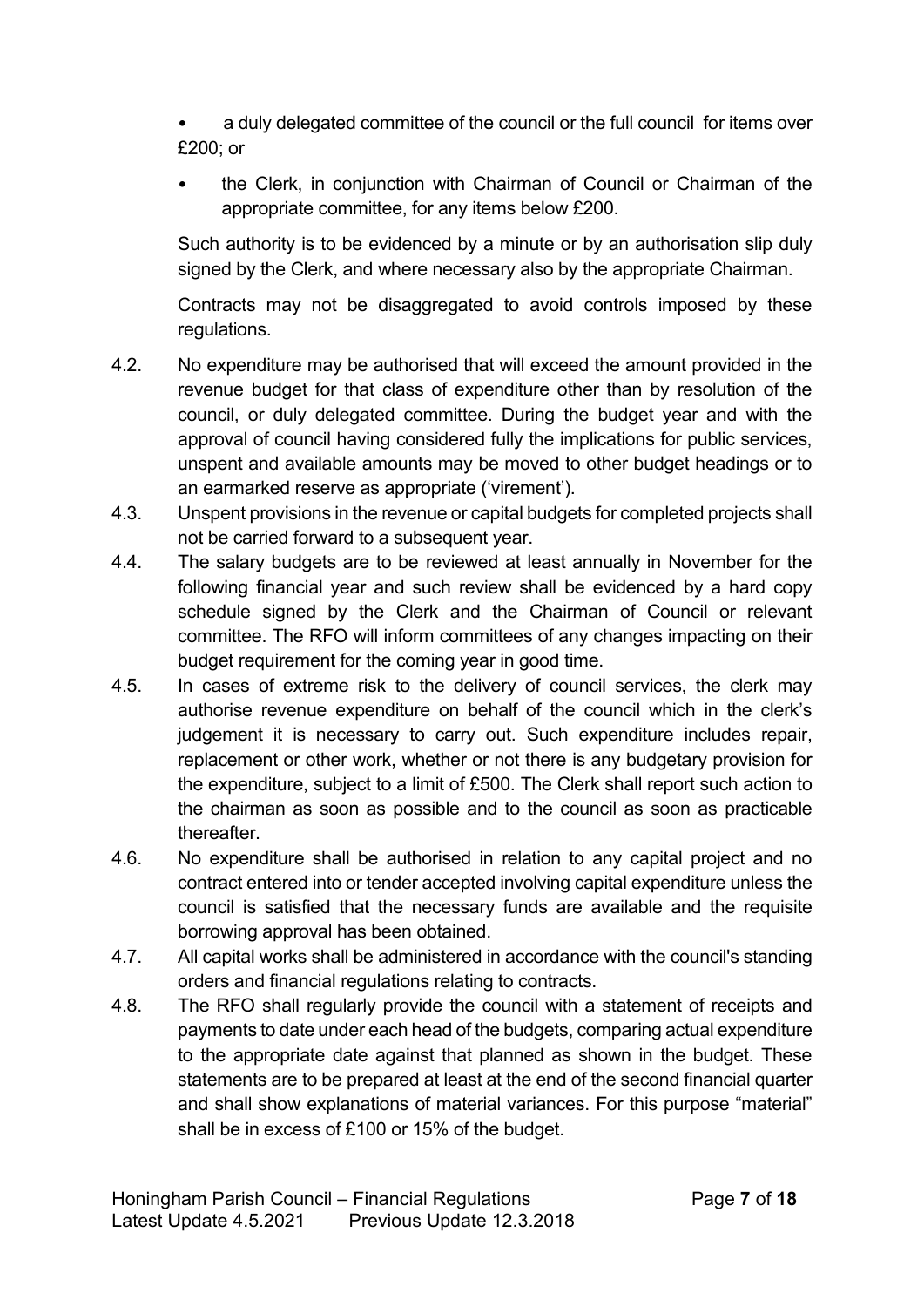4.9. Changes in earmarked reserves shall be approved by council as part of the budgetary control process.

#### **5. BANKING ARRANGEMENTS AND AUTHORISATION OF PAYMENTS**

- 5.1. The council's banking arrangements, including the bank mandate, shall be made by the RFO and approved by the council; banking arrangements may not be delegated to a committee. They shall be regularly reviewed for safety and efficiency.
- 5.2. The RFO shall prepare a schedule of payments requiring authorisation, forming part of the Agenda for the Meeting and, together with the relevant invoices, present the schedule to council. The council shall review the schedule for compliance and, having satisfied itself shall authorise payment by a resolution of the council. The approved schedule shall be ruled off and initialled by the Chairman of the Meeting. A detailed list of all payments shall be disclosed within or as an attachment to the minutes of the meeting at which payment was authorised. Personal payments (including salaries, wages, expenses and any payment made in relation to the termination of a contract of employment) may be summarised to remove public access to any personal information.
- 5.3. All invoices for payment shall be examined, verified and certified by the RFO to confirm that the work, goods or services to which each invoice relates has been received, carried out, examined and represents expenditure previously approved by the council.
- 5.4. The RFO shall examine invoices for arithmetical accuracy and analyse them to the appropriate expenditure heading. The RFO shall take all steps to pay all invoices submitted, and which are in order, at the next available council meeting.
- 5.5. The Clerk and RFO shall have delegated authority to authorise the payment of items only in the following circumstances:
	- a) If a payment is necessary to avoid a charge to interest under the Late Payment of Commercial Debts (Interest) Act 1998, and the due date for payment is before the next scheduled Meeting of council, where the Clerk and RFO certify that there is no dispute or other reason to delay payment, provided that a list of such payments shall be submitted to the next appropriate meeting of council; or
	- b) An expenditure item authorised under 5.6 below (continuing contracts and obligations) provided that a list of such payments shall be submitted to the next appropriate meeting of council; or
	- c) fund transfers within the councils banking arrangements up to the sum of £10,000, provided that a list of such payments shall be submitted to the next appropriate meeting of council.
- 5.6. For each financial year the Clerk and RFO shall draw up a list of due payments which arise on a regular basis as the result of a continuing contract, statutory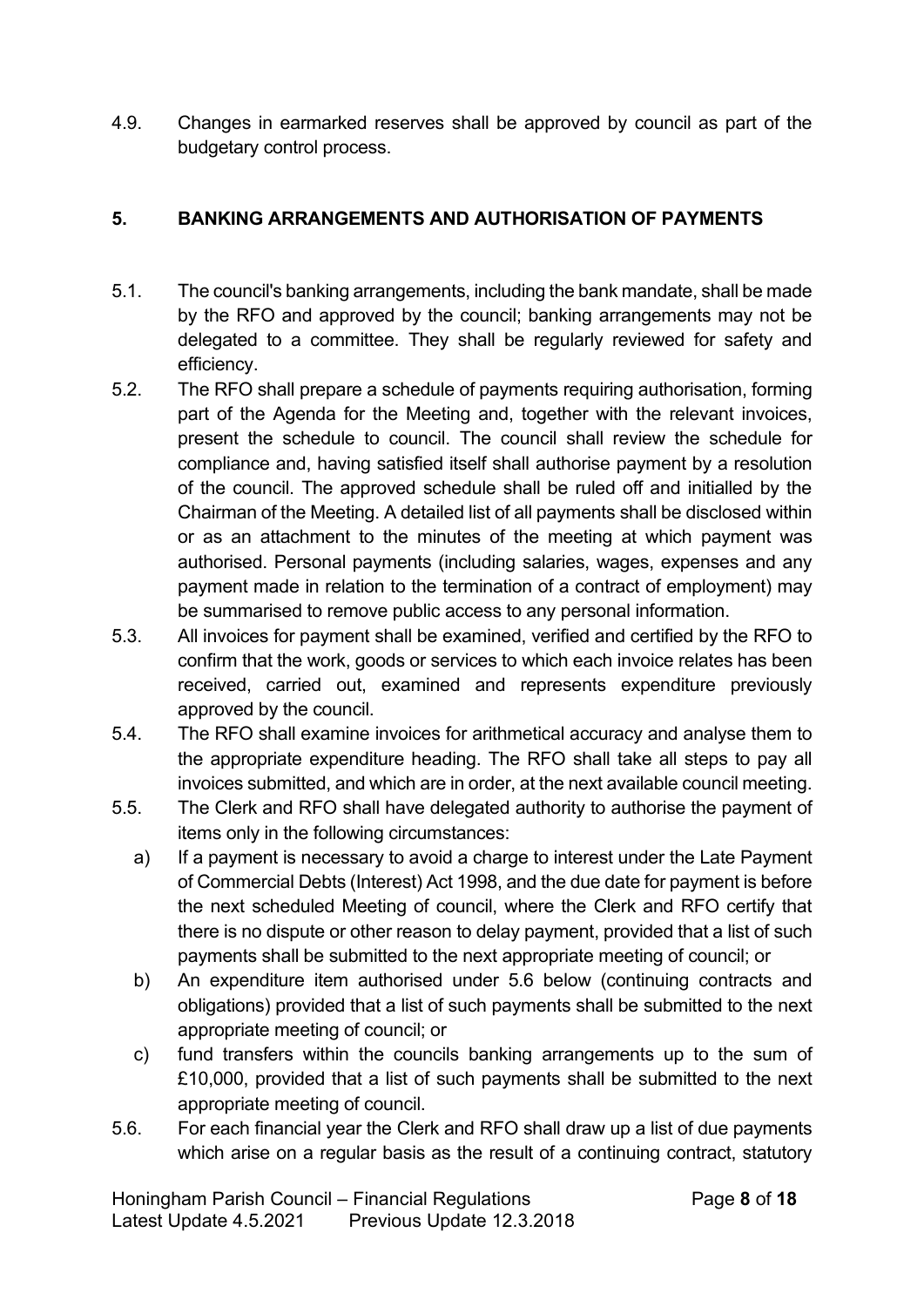duty, or obligation (such as but not exclusively) Salaries, PAYE and NI, Superannuation Fund and regular maintenance contracts and the like for which council [,or a duly authorised committee,] may authorise payment for the year provided that the requirements of regulation 4.1 (Budgetary Controls) are adhered to, provided also that a list of such payments shall be submitted to the next appropriate meeting of council.

- 5.7. A record of regular payments made under 5.6 above shall be drawn up and be signed by two members on each and every occasion when payment is authorised - thus controlling the risk of duplicated payments being authorised and / or made.
- 5.8. In respect of grants a duly authorised committee shall approve expenditure within any limits set by council and in accordance with any policy statement approved by council. Any Revenue or Capital Grant in excess of £5,000 shall before payment, be subject to ratification by resolution of the council.
- 5.9. Members are subject to the Code of Conduct that has been adopted by the council and shall comply with the Code and Standing Orders when a decision to authorise or instruct payment is made in respect of a matter in which they have a disclosable pecuniary or other interest, unless a dispensation has been granted.
- 5.10. The council will aim to rotate the duties of members in these Regulations so that onerous duties are shared out as evenly as possible over time.
- 5.11. Any changes in the recorded details of suppliers, such as bank account records, shall be approved in writing by a Member.

# **6. INSTRUCTIONS FOR THE MAKING OF PAYMENTS**

- 6.1. The council will make safe and efficient arrangements for the making of its payments.
- 6.2. Following authorisation under Financial Regulation 5 above, the council, a duly delegated committee or, if so delegated, the Clerk or RFO shall give instruction that a payment shall be made.
- 6.3. All payments shall be effected by cheque or other instructions to the council's bankers, or otherwise, in accordance with a resolution of council.
- 6.4. Cheques or orders for payment drawn on the bank account in accordance with the schedule as presented to council or committee shall be signed by two members of council in accordance with a resolution instructing that payment. A member who is a bank signatory, having a connection by virtue of family or business relationships with the beneficiary of a payment, should not, under normal circumstances, be a signatory to the payment in question.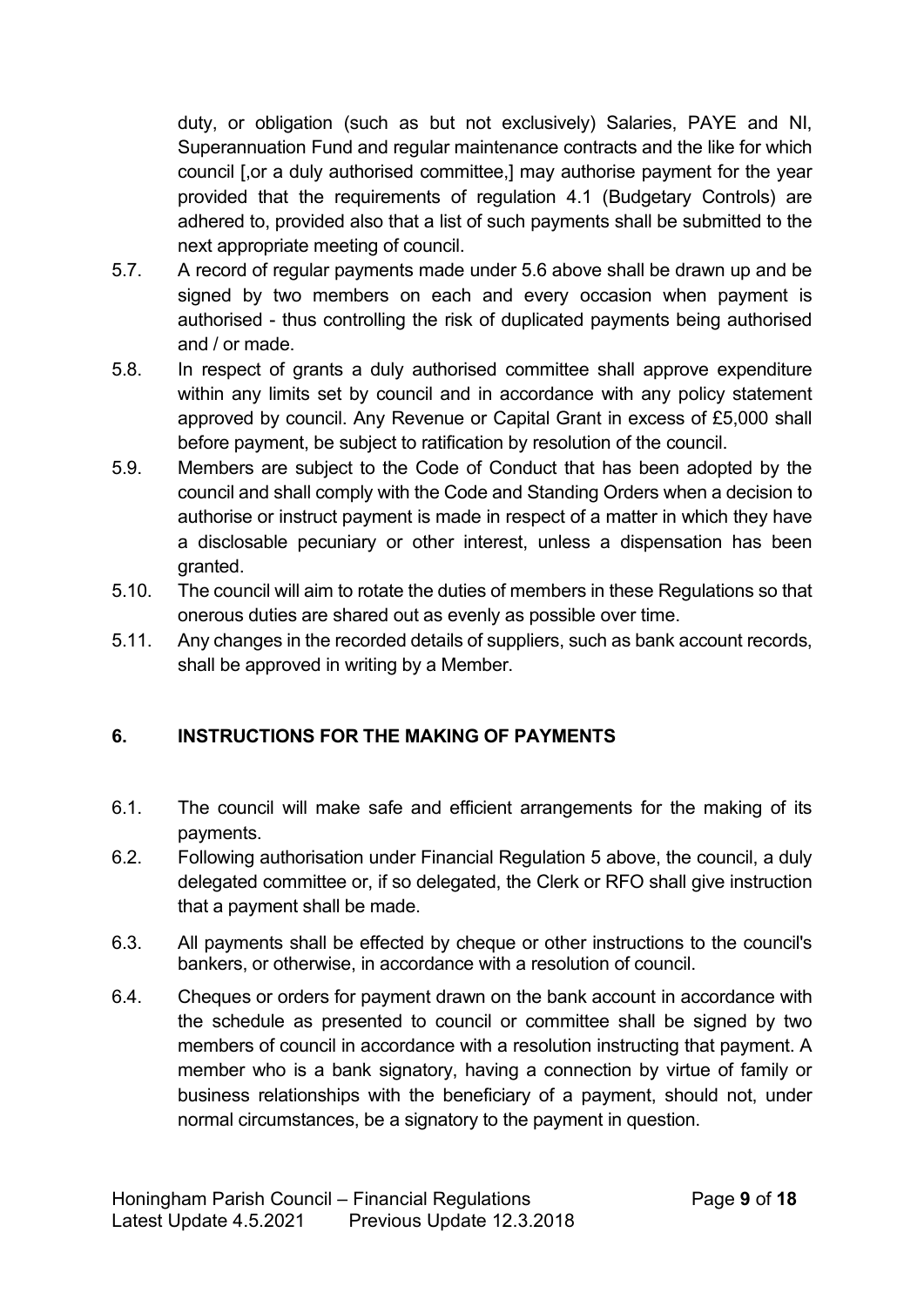- 6.5. To indicate agreement of the details shown on the cheque or order for payment with the counterfoil and the invoice or similar documentation, the signatories shall each also initial the cheque counterfoil.
- 6.6. Cheques or orders for payment shall not normally be presented for signature other than at a council or committee meeting (including immediately before or after such a meeting). Any signatures obtained away from such meetings shall be reported to the council at the next convenient meeting.
- 6.7. If thought appropriate by the council, payment for utility supplies (energy, telephone and water) and any National Non-Domestic Rates may be made by variable direct debit provided that the instructions are signed by two members and any payments are reported to council as made. The approval of the use of a variable direct debit shall be renewed by resolution of the council at least every two years.
- 6.8. If thought appropriate by the council, payment for certain items (principally salaries) may be made by banker's standing order provided that the instructions are signed, or otherwise evidenced by two members are retained and any payments are reported to council as made. The approval of the use of a banker's standing order shall be renewed by resolution of the council at least every two years.
- 6.9. If thought appropriate by the council, payment for certain items may be made by BACS or CHAPS methods provided that the instructions for each payment are signed, or otherwise evidenced, by two authorised bank signatories, are retained and any payments are reported to council as made. The approval of the use of BACS or CHAPS shall be renewed by resolution of the council at least every two years.
- 6.10. If thought appropriate by the council payment for certain items may be made by internet banking transfer provided evidence is retained showing which members approved the payment.
- 6.11. Where a computer requires use of a personal identification number (PIN) or other password(s), for access to the council's records on that computer, a note shall be made of the PIN and Passwords and shall be handed to and retained by the Chairman of Council in a sealed dated envelope. This envelope may not be opened other than in the presence of two other councillors. After the envelope has been opened, in any circumstances, the PIN and / or passwords shall be changed as soon as practicable. The fact that the sealed envelope has been opened, in whatever circumstances, shall be reported to all members immediately and formally to the next available meeting of the council. This will not be required for a member's personal computer used only for remote authorisation of bank payments.
- 6.12. No employee or councillor shall disclose any PIN or password, relevant to the working of the council or its bank accounts, to any person not authorised in writing by the council or a duly delegated committee.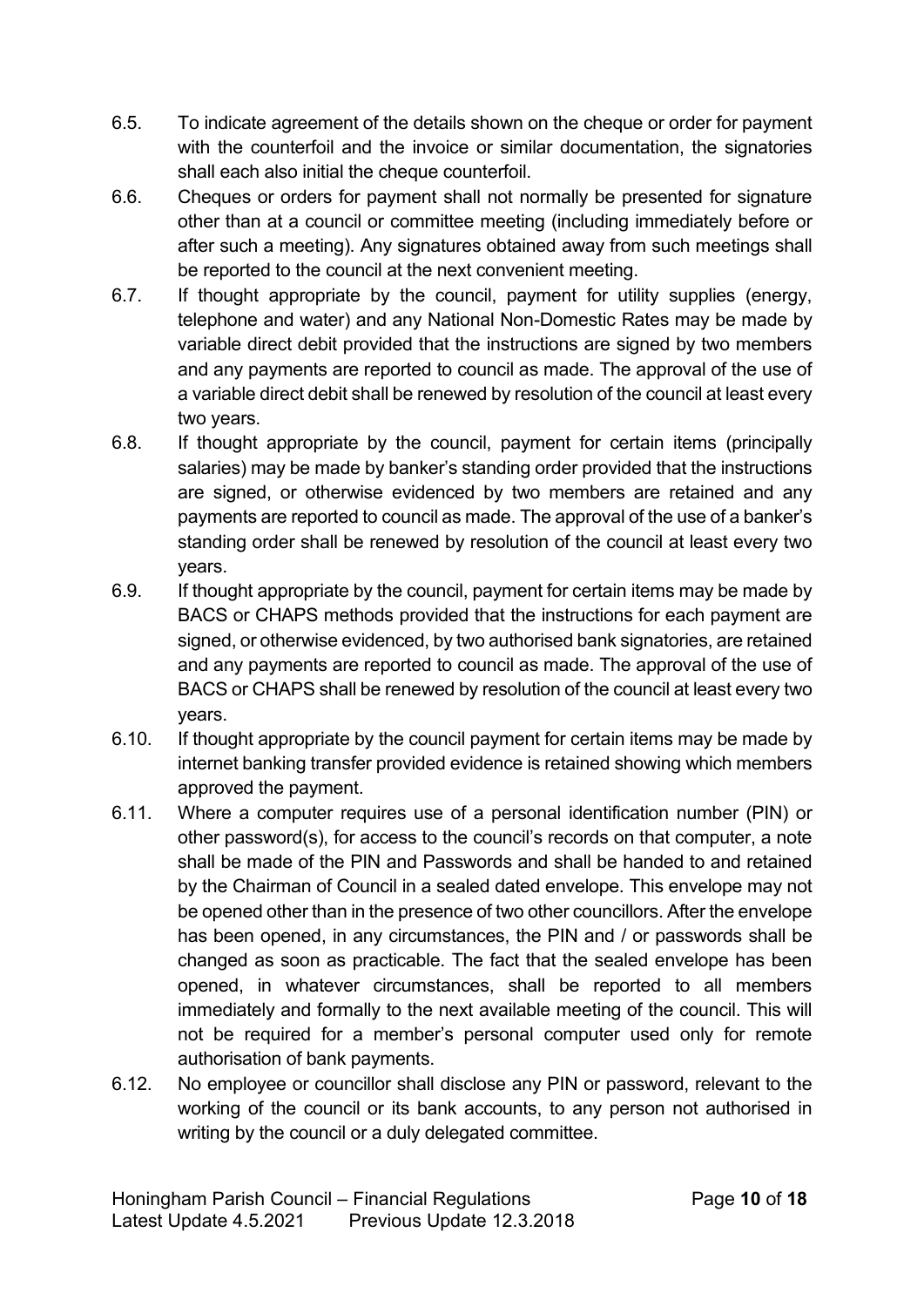- 6.13. Regular back-up copies of the records on any computer shall be made and shall be stored securely away from the computer in question, and preferably off site. Use of the Cloud for storage is also acceptable.
- 6.14. The council, and any members using computers for the council's financial business, shall ensure that anti-virus, anti-spyware and firewall software with automatic updates, together with a high level of security, is used.
- 6.15. Where internet banking arrangements are made with any bank, the Clerk [RFO] shall be appointed as the Service Administrator. The bank mandate approved by the council shall identify a number of councillors who will be authorised to approve transactions on those accounts.
- 6.16. Access to any internet banking accounts will be directly to the access page (which may be saved under "favourites"), and not through a search engine or email link. Remembered or saved passwords facilities must not be used on any computer used for council banking work. Breach of this Regulation will be treated as a very serious matter under these regulations.
- 6.17. The Council will not make use of any debit card or pre-paid debit card for any purpose.
- 6.18. Any corporate credit card or trade card account opened by the council will be specifically restricted to use by the Clerk [and RFO] and shall be subject to automatic payment in full at each month-end. Personal credit or debit cards of members or staff shall not be used under any circumstances.
- 6.19. The council will not maintain any form of cash float. All cash received must be banked intact. Any payments made by the Clerk [or RFO] (for example for postage or minor stationery items) shall be refunded on a regular basis via submission of receipts and a claims form, at least quarterly.

# **7. PAYMENT OF SALARIES**

- 7.1. As an employer, the council shall make arrangements to meet fully the statutory requirements placed on all employers by PAYE and National Insurance legislation. The payment of all salaries shall be made in accordance with payroll records and the rules of PAYE and National Insurance currently operating, and salary rates shall be as agreed by council.
- 7.2. Payment of salaries and payment of deductions from salary such as may be required to be made for tax, national insurance and pension contributions, or similar statutory or discretionary deductions must be made in accordance with the payroll records and on the appropriate dates stipulated in employment contracts, provided that each payment is reported to the next available council meeting, as set out in these regulations above.
- 7.3. No changes shall be made to any employee's pay, emoluments, or terms and conditions of employment without the prior consent of the council.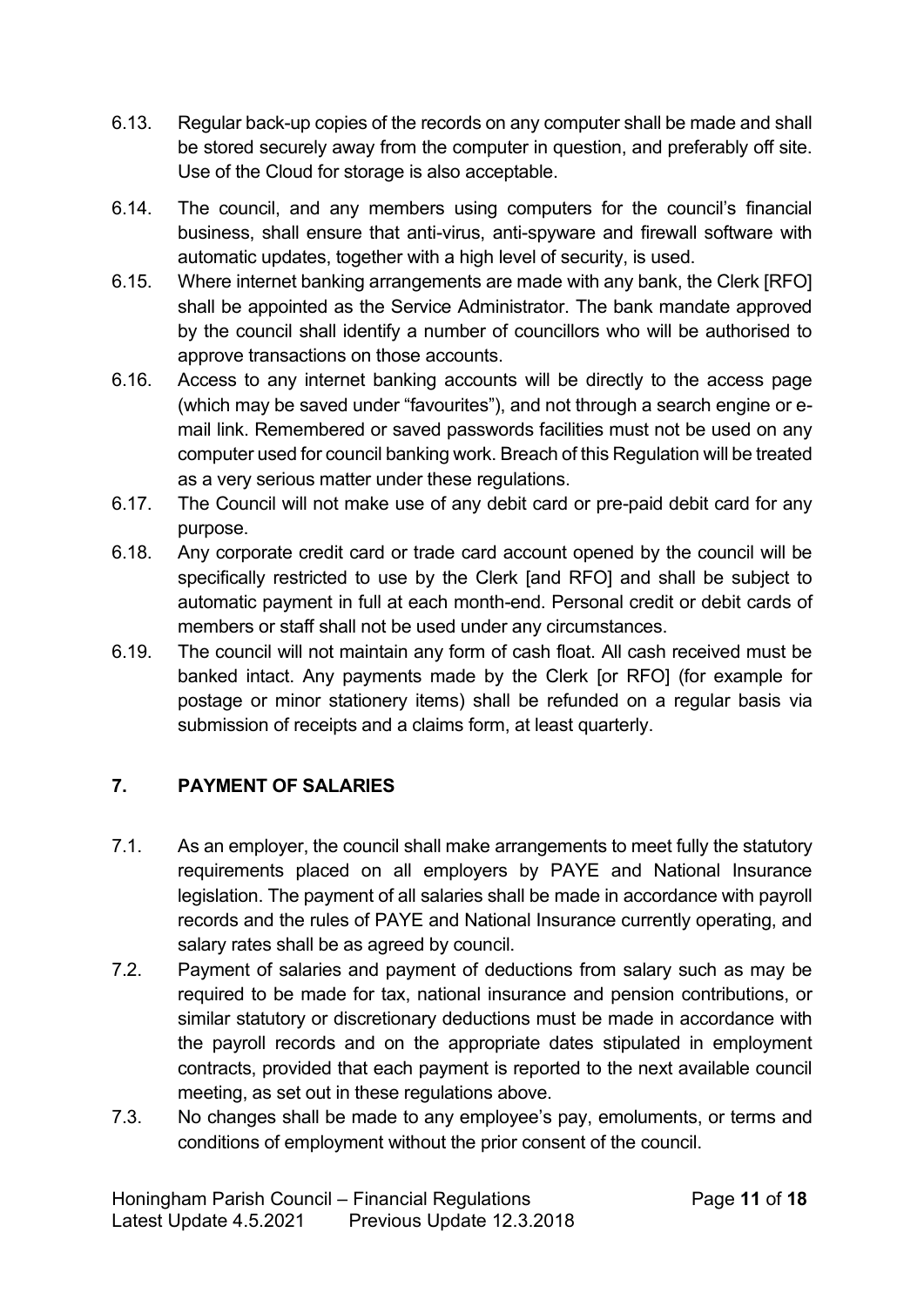- 7.4. Each and every payment to employees of net salary and to the appropriate creditor of the statutory and discretionary deductions shall be recorded in a separate confidential record (confidential cash book). This confidential record is not open to inspection or review (under the Freedom of Information Act 2000 or otherwise) other than:
	- a) by any councillor who can demonstrate a need to know;
	- b) by the internal auditor;
	- c) by the external auditor; or

d) by any person authorised under Audit Commission Act 1998, or any superseding legislation.

- 7.5. The total of such payments in each calendar month shall be reported with all other payments as made as may be required under these Financial Regulations, to ensure that only payments due for the period have actually been paid.
- 7.6. An effective system of personal performance management should be maintained for the senior officers.
- 7.7. Any termination payments shall be supported by a clear business case and reported to the council. Termination payments shall only be authorised by council.
- 7.8. Before employing interim staff the council must consider a full business case.

# **8. LOANS AND INVESTMENTS**

- 8.1. All borrowings shall be effected in the name of the council, after obtaining any necessary borrowing approval. Any application for borrowing approval shall be approved by Council as to terms and purpose. The application for borrowing approval, and subsequent arrangements for the loan shall only be approved by full council.
- 8.2. Any financial arrangement which does not require formal borrowing approval from the Secretary of State/Welsh Assembly Government (such as Hire Purchase or Leasing of tangible assets) shall be subject to approval by the full council. In each case a report in writing shall be provided to council in respect of value for money for the proposed transaction.
- 8.3. The council will arrange with the council's banks and investment providers for the sending of a copy of each statement of account to the Chairman of the council at the same time as one is issued to the Clerk or RFO.
- 8.4. All loans and investments shall be negotiated in the name of the council and shall be for a set period in accordance with council policy.
- 8.5. The council shall consider the need for an Investment Strategy and Policy which, if drawn up, shall be in accordance with relevant regulations, proper practices and guidance. Any Strategy and Policy shall be reviewed by the council at least annually.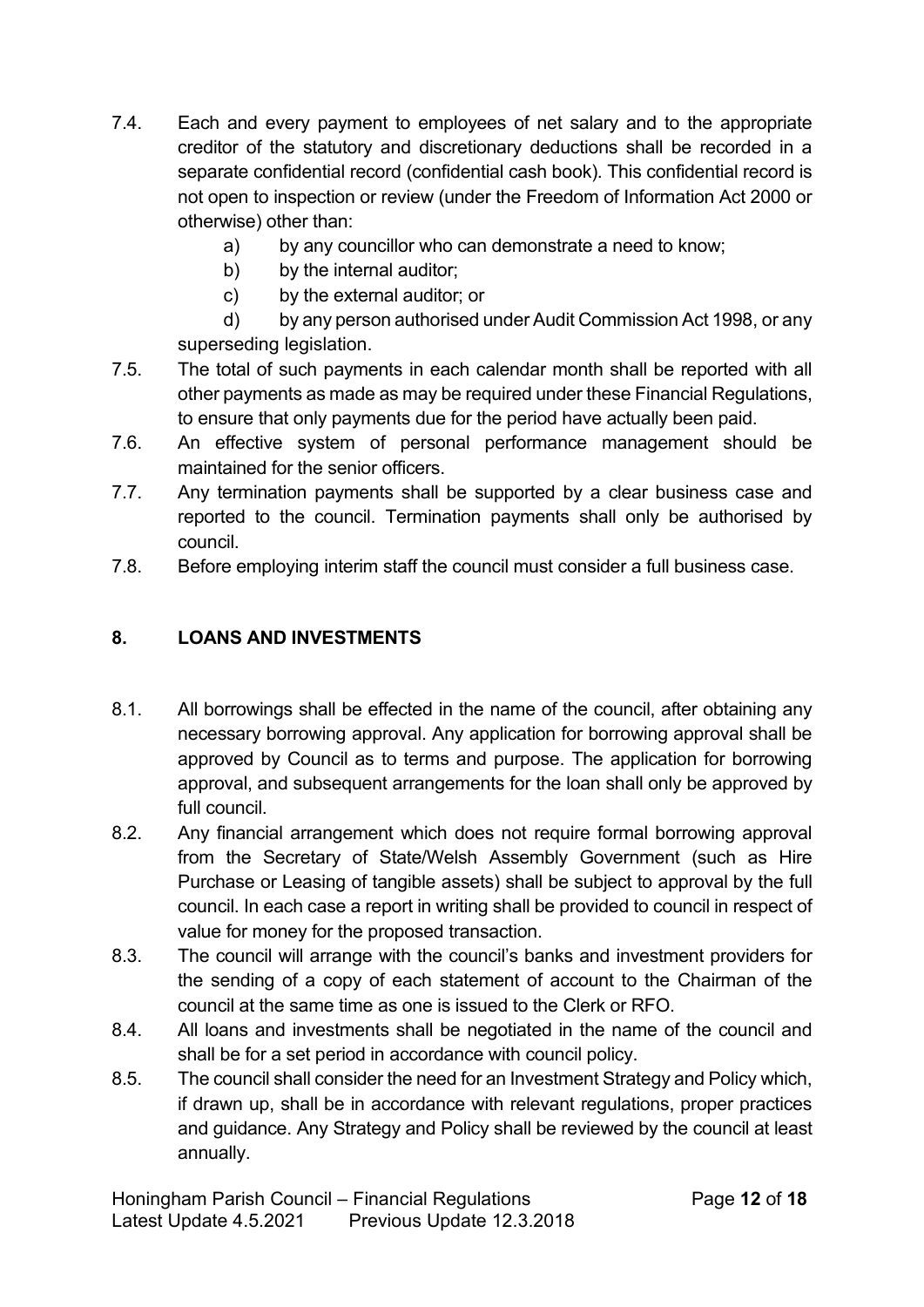- 8.6. All investments of money under the control of the council shall be in the name of the council.
- 8.7. All investment certificates and other documents relating thereto shall be retained in the custody of the RFO.
- 8.8. Payments in respect of short term or long term investments, including transfers between bank accounts held in the same bank, or branch, shall be made in accordance with Regulation 5 (Authorisation of payments) and Regulation 6 (Instructions for payments).

#### **9. INCOME**

- 9.1. The collection of all sums due to the council shall be the responsibility of and under the supervision of the RFO.
- 9.2. Particulars of all charges to be made for work done, services rendered or goods supplied shall be agreed annually by the council, notified to the RFO and the RFO shall be responsible for the collection of all accounts due to the council.
- 9.3. The council will review all fees and charges at least annually, following a report of the Clerk.
- 9.4. Any sums found to be irrecoverable and any bad debts shall be reported to the council and shall be written off in the year.
- 9.5. All sums received on behalf of the council shall be banked intact as directed by the RFO. In all cases, all receipts shall be deposited with the council's bankers with such frequency as the RFO considers necessary.
- 9.6. The origin of each receipt shall be entered on the paying-in slip.
- 9.7. Personal cheques shall not be cashed out of money held on behalf of the council.
- 9.8. The RFO shall promptly complete any VAT Return that is required. Any repayment claim due in accordance with VAT Act 1994 section 33 shall be made at least annually coinciding with the financial year end.
- 9.9. Where any significant sums of cash are regularly received by the council, the RFO shall take such steps as are agreed by the council to ensure that more than one person is present when the cash is counted in the first instance, that there is a reconciliation to some form of control such as ticket issues, and that appropriate care is taken in the security and safety of individuals banking such cash.
- 9.10. Any income arising which is the property of a charitable trust shall be paid into a charitable bank account. Instructions for the payment of funds due from the charitable trust to the council (to meet expenditure already incurred by the authority) will be given by the Managing Trustees of the charity meeting separately from any council meeting (see also Regulation 16 below).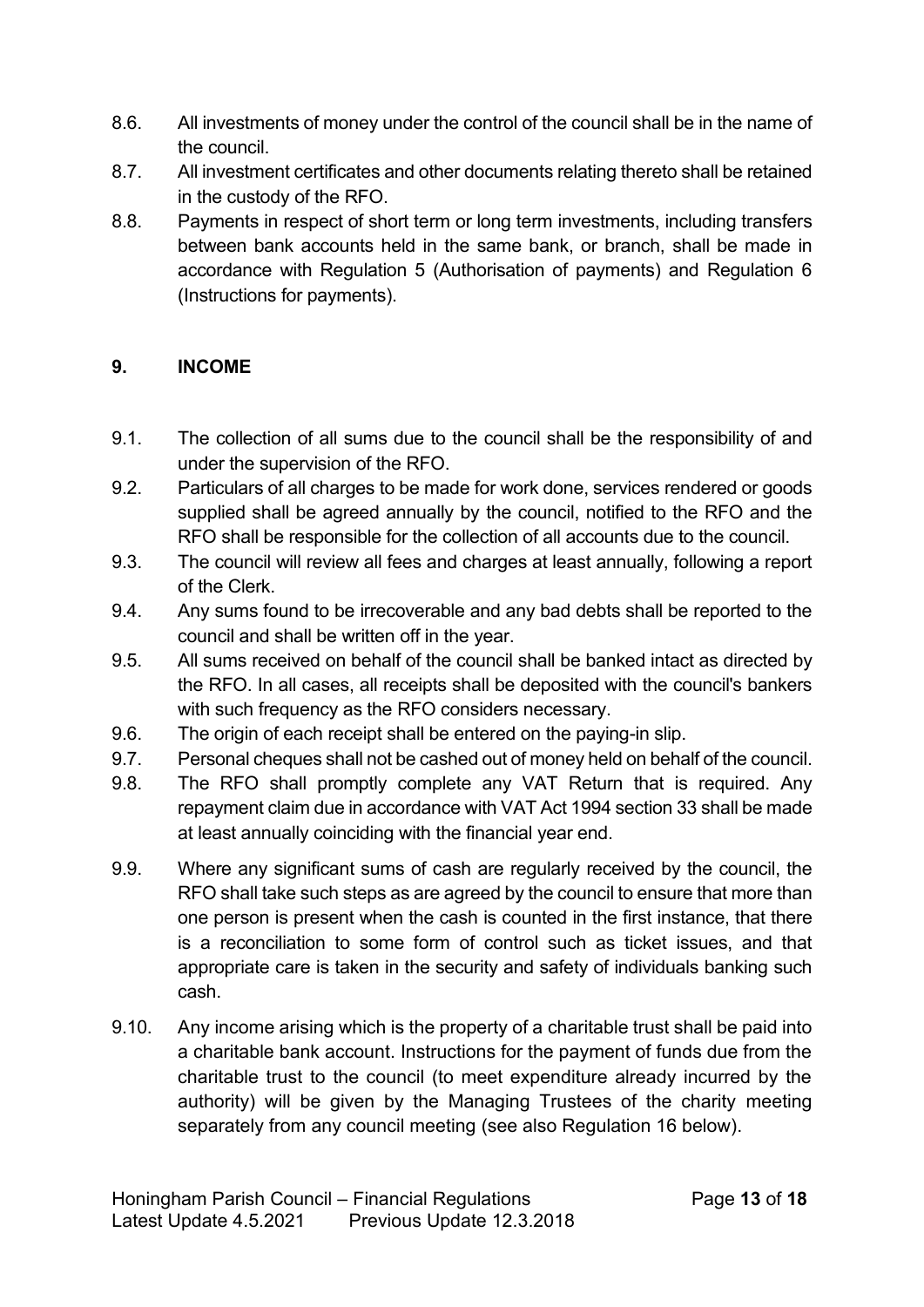#### **10. ORDERS FOR WORK, GOODS AND SERVICES**

- 10.1. An official order or letter shall be issued for all work, goods and services unless a formal contract is to be prepared or an official order would be inappropriate. Copies of orders shall be retained.
- 10.2. Order books shall be controlled by the RFO.
- 10.3. All members and officers are responsible for obtaining value for money at all times. An officer issuing an official order shall ensure as far as reasonable and practicable that the best available terms are obtained in respect of each transaction, usually by obtaining three or more quotations or estimates from appropriate suppliers, subject to any *de minimis* provisions in Regulation 11.1 below.
- 10.4. A member may not issue an official order or make any contract on behalf of the council.
- 10.5. The RFO shall verify the lawful nature of any proposed purchase before the issue of any order, and in the case of new or infrequent purchases or payments, the RFO shall ensure that the statutory authority shall be reported to the meeting at which the order is approved so that the minutes can record the power being used.

#### **11. CONTRACTS**

- 11.1. Procedures as to contracts are laid down as follows:
	- a. Every contract shall comply with these financial regulations, and no exceptions shall be made otherwise than in an emergency provided that this regulation need not apply to contracts which relate to items (i) to (vi) below:
		- i. for the supply of gas, electricity, water, sewerage and telephone services;
		- ii. for specialist services such as are provided by legal professionals acting in disputes;
		- iii. for work to be executed or goods or materials to be supplied which consist of repairs to or parts for existing machinery or equipment or plant;
		- iv. for work to be executed or goods or materials to be supplied which constitute an extension of an existing contract by the council;
		- v. for additional audit work of the external auditor up to an estimated value of £500 (in excess of this sum the Clerk and RFO shall act after consultation with the Chairman and Vice Chairman of council); and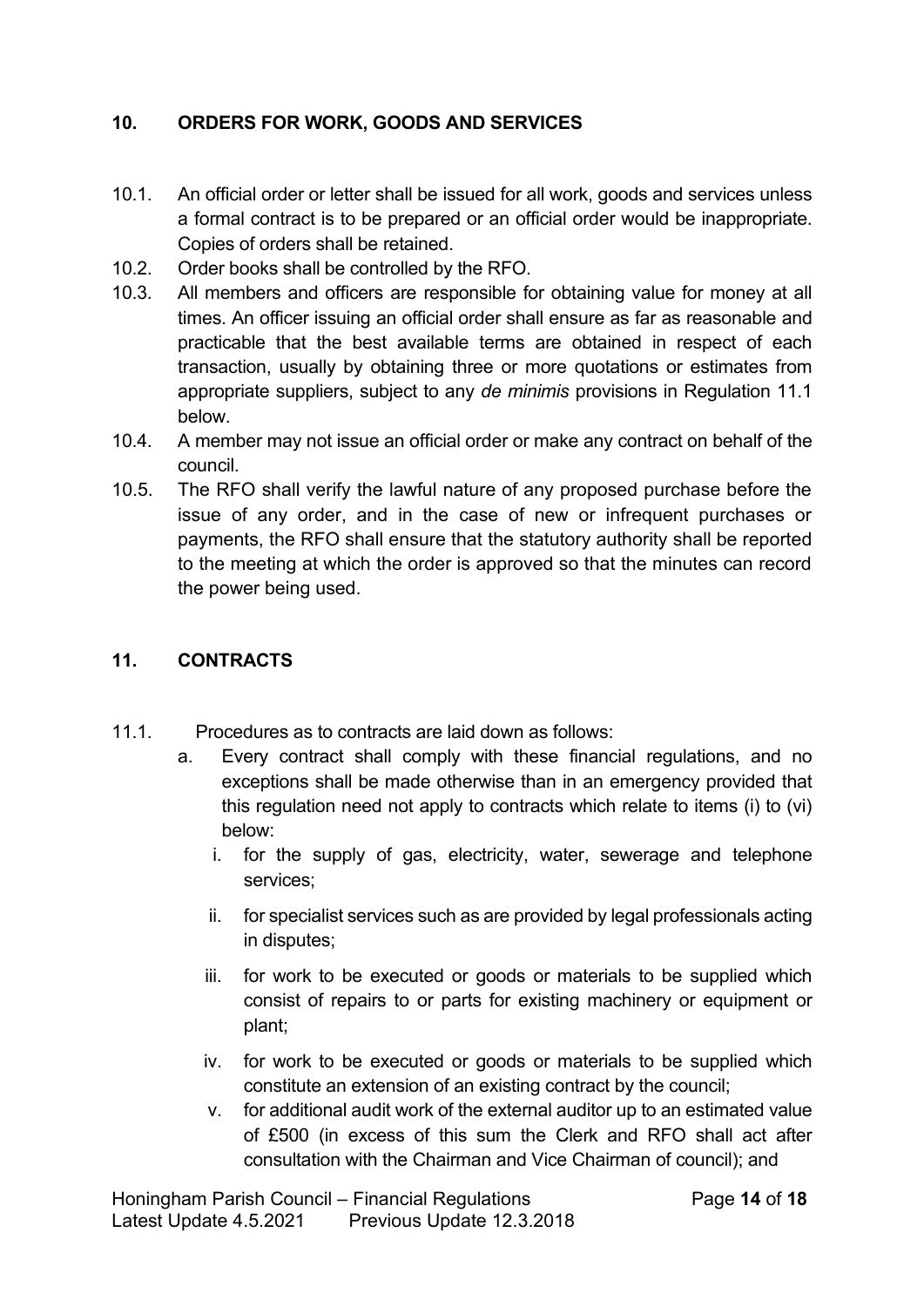vi. for goods or materials proposed to be purchased which are proprietary articles and / or are only sold at a fixed price.

b. Where the council intends to procure or award a public supply contract, public service contract or public works contract as defined by The Public Contracts Regulations 2015 ("the Regulations") which is valued at £25,000 or more, the council shall comply with the relevant requirements of the Regulations<sup>2</sup>.

c. The full requirements of The Regulations, as applicable, shall be followed in respect of the tendering and award of a public supply contract, public service contract or public works contract which exceed thresholds in The Regulations set by the Public Contracts Directive 2014/24/EU (which may change from time to time) $3$ .

d. When applications are made to waive financial regulations relating to contracts to enable a price to be negotiated without competition the reason shall be embodied in a recommendation to the council.

e. Such invitation to tender shall state the general nature of the intended contract and the Clerk shall obtain the necessary technical assistance to prepare a specification in appropriate cases. The invitation shall in addition state that tenders must be addressed to the Clerk in the ordinary course of post. Each tendering firm shall be supplied with a specifically marked envelope in which the tender is to be sealed and remain sealed until the prescribed date for opening tenders for that contract.

f. All sealed tenders shall be opened at the same time on the prescribed date by the Clerk in the presence of at least one member of council.

g. Any invitation to tender issued under this regulation shall be subject to Standing Orders and shall refer to the terms of the Bribery Act 2010.

h. When it is to enter into a contract of less than £25,000 in value for the supply of goods or materials or for the execution of works or specialist services other than such goods, materials, works or specialist services as are excepted as set out in paragraph (a) the Clerk or RFO shall obtain 3 quotations (priced descriptions of the proposed supply); where the value is below £3,000 and above £300 the Clerk or RFO shall strive to obtain 3 estimates. Otherwise, Regulation 10.3 above shall apply.

i. The council shall not be obliged to accept the lowest or any tender, quote or estimate.

j. Should it occur that the council does not accept any tender, quote or estimate, the work is not allocated and the council requires further pricing,

<sup>&</sup>lt;sup>2</sup> The Regulations require councils to use the Contracts Finder website to advertise contract opportunities, set out the procedures to be followed in awarding new contracts and to publicise the award of new contracts

<sup>3</sup> Thresholds currently applicable are:

a. For public supply and public service contracts 209,000 Euros (£181.302)

b. For public works contracts 5,225,000 Euros (£4,551,413)

Honingham Parish Council – Financial Regulations Page **15** of **18**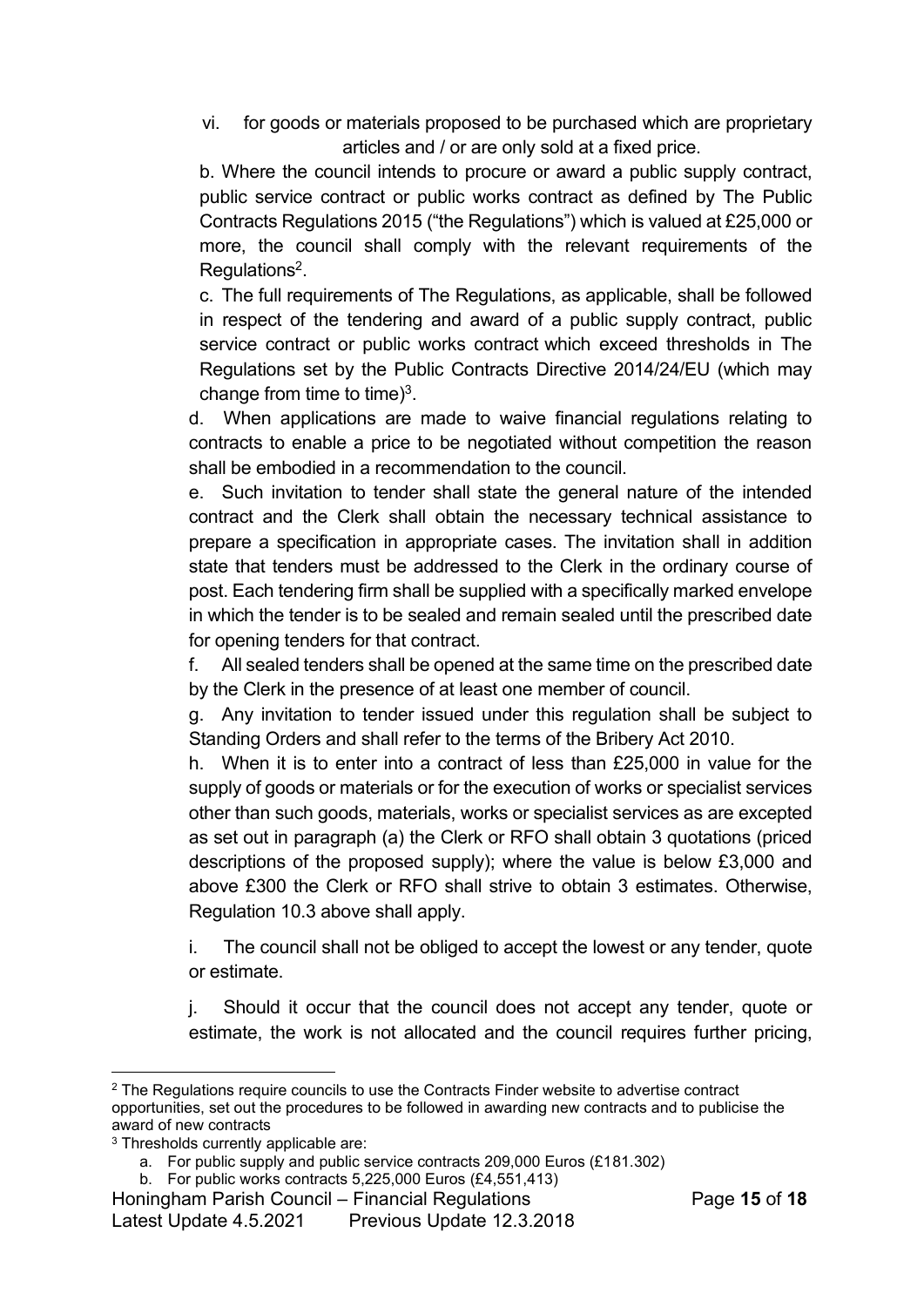provided that the specification does not change, no person shall be permitted to submit a later tender, estimate or quote who was present when the original decision making process was being undertaken.

# **12. PAYMENTS UNDER CONTRACTS FOR BUILDING OR OTHER CONSTRUCTION WORKS (PUBLIC WORKS CONTRACTS)**

- 12.1. Payments on account of the contract sum shall be made within the time specified in the contract by the RFO upon authorised certificates of the architect or other consultants engaged to supervise the contract (subject to any percentage withholding as may be agreed in the particular contract).
- 12.2. Where contracts provide for payment by instalments the RFO shall maintain a record of all such payments. In any case where it is estimated that the total cost of work carried out under a contract, excluding agreed variations, will exceed the contract sum of 5% or more a report shall be submitted to the council.
- 12.3. Any variation to a contract or addition to or omission from a contract must be approved by the council and Clerk to the contractor in writing, the council being informed where the final cost is likely to exceed the financial provision.

# **13. ASSETS, PROPERTIES AND ESTATES**

- 13.1. The Clerk shall make appropriate arrangements for the custody of all title deeds and Land Registry Certificates of properties held by the council. The RFO shall ensure a record is maintained of all properties held by the council, recording the location, extent, plan, reference, purchase details, nature of the interest, tenancies granted, rents payable and purpose for which held in accordance with Accounts and Audit Regulations.
- 13.2. No tangible moveable property shall be purchased or otherwise acquired, sold, leased or otherwise disposed of, without the authority of the council, together with any other consents required by law, save where the estimated value of any one item of tangible movable property does not exceed £250.
- 13.3. No real property (interests in land) shall be sold, leased or otherwise disposed of without the authority of the council, together with any other consents required by law. In each case a report in writing shall be provided to council in respect of valuation and surveyed condition of the property (including matters such as planning permissions and covenants) together with a proper business case (including an adequate level of consultation with the electorate).
- 13.4. No real property (interests in land) shall be purchased or acquired without the authority of the full council. In each case a report in writing shall be provided to

Honingham Parish Council – Financial Regulations Page **16** of **18** Latest Update 4.5.2021 Previous Update 12.3.2018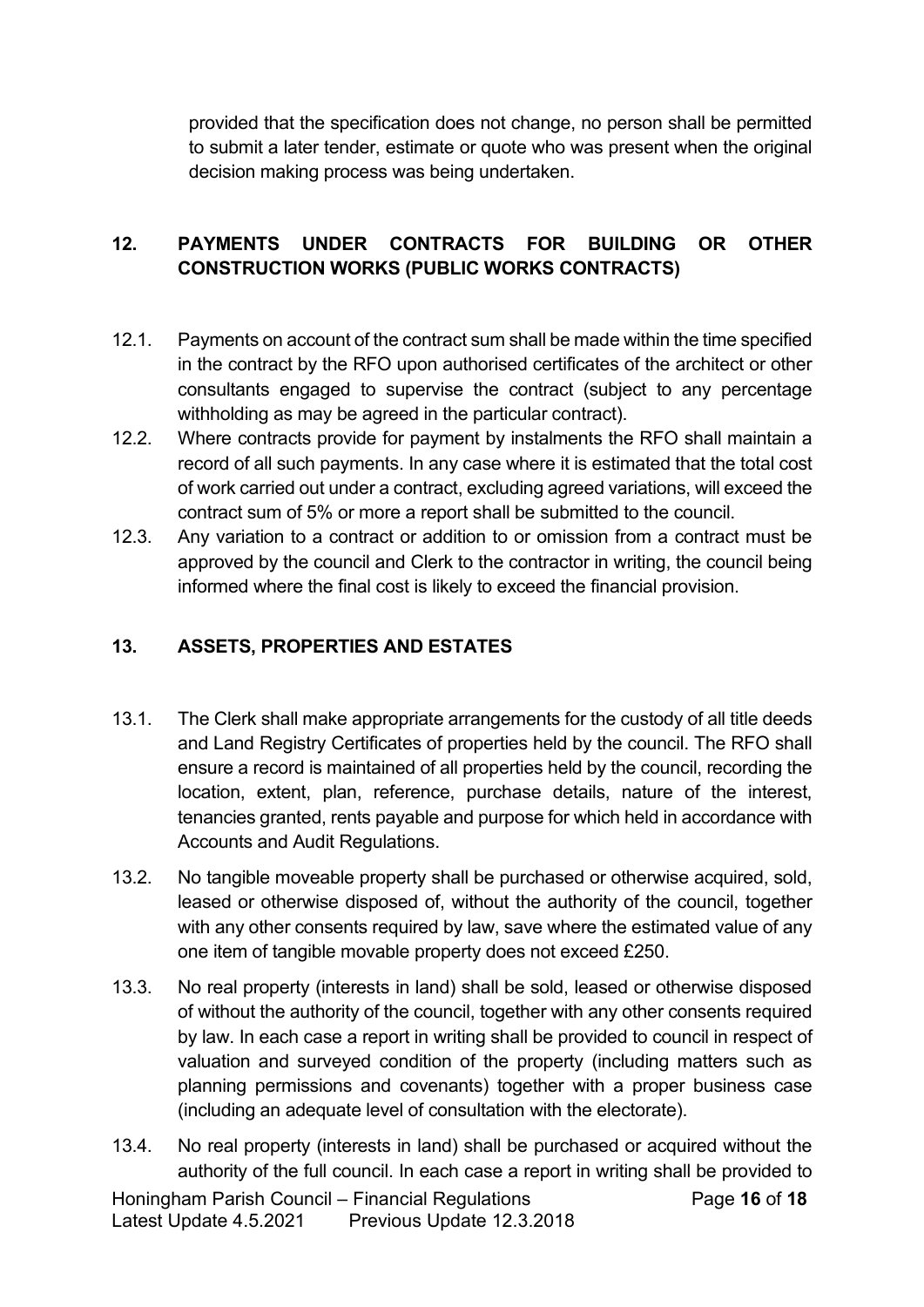council in respect of valuation and surveyed condition of the property (including matters such as planning permissions and covenants) together with a proper business case (including an adequate level of consultation with the electorate).

- 13.5. Subject only to the limit set in Regulation 14.2 above, no tangible moveable property shall be purchased or acquired without the authority of the full council. In each case a report in writing shall be provided to council with a full business case.
- 13.6. The RFO shall ensure that an appropriate and accurate Register of Assets and Investments is kept up to date. The continued existence of tangible assets shown in the Register shall be verified at least annually, possibly in conjunction with a health and safety inspection of assets.

#### **14. INSURANCE**

- 14.1. Following the annual risk assessment (per Regulation 17), the RFO shall effect all insurances and negotiate all claims on the council's insurers.
- 14.2. The RFO shall keep a record of all insurances effected by the council and the property and risks covered thereby and annually review it.
- 14.3. The RFO shall be notified of any loss liability or damage or of any event likely to lead to a claim, and shall report these to council at the next available meeting.
- 14.4. All appropriate members and employees of the council shall be included in a suitable form of security or fidelity guarantee insurance which shall cover the maximum risk exposure as determined annually by the council, or duly delegated committee.

# **15. CHARITIES**

15.1. Where the council is sole managing trustee of a charitable body the Clerk and RFO shall ensure that separate accounts are kept of the funds held on charitable trusts and separate financial reports made in such form as shall be appropriate, in accordance with Charity Law and legislation, or as determined by the Charity Commission. The Clerk and RFO shall arrange for any audit or independent examination as may be required by Charity Law or any Governing Document.

#### **16. RISK MANAGEMENT**